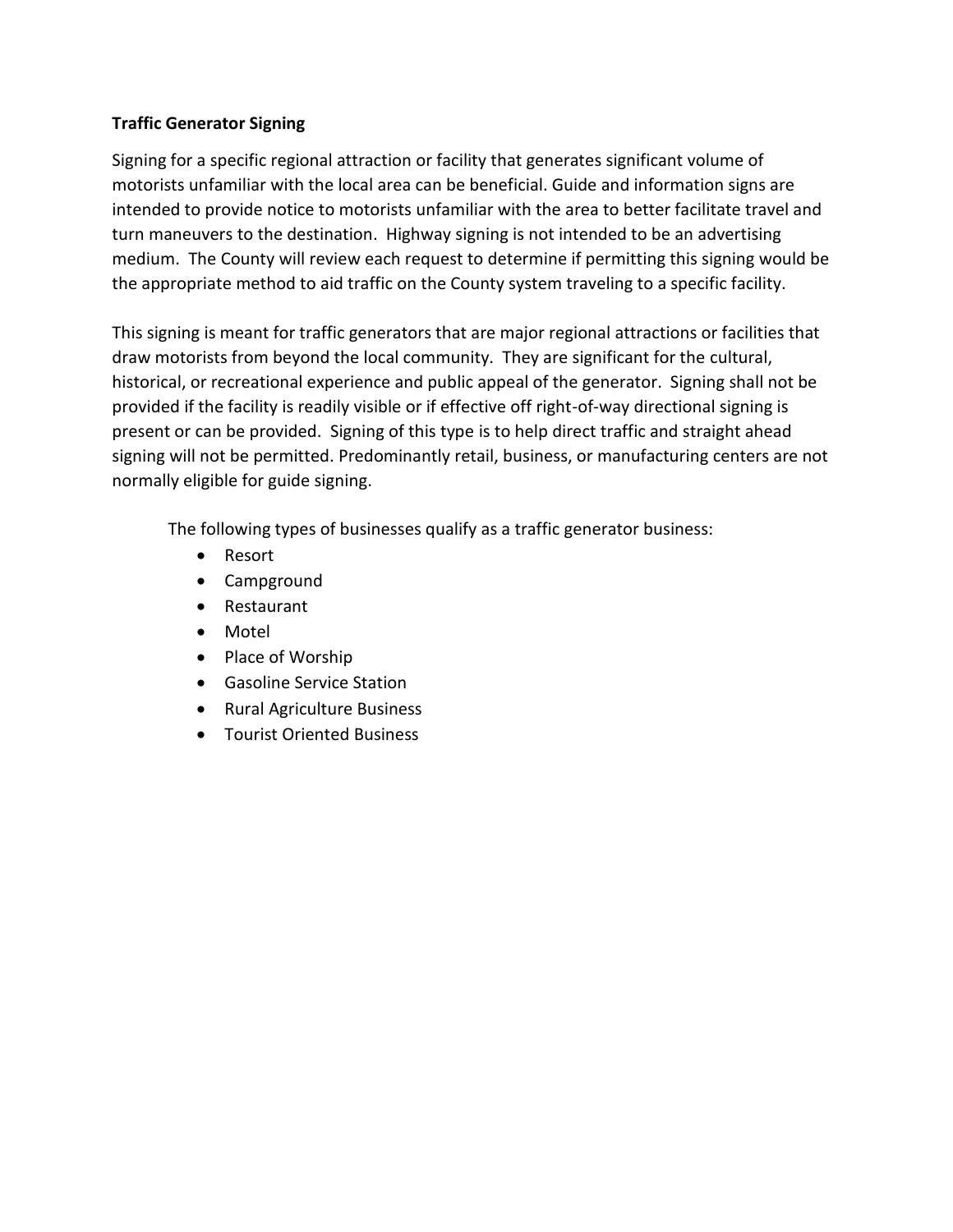## **BELTRAMI COUNTY HIGHWAY DEPARTMENT**

## **Application for Installation of Specific Service Sign**

| <b>Applicant Name</b>  |           |
|------------------------|-----------|
| <b>Mailing Address</b> |           |
| City, State, Zip       | Telephone |
| <b>Business Name</b>   |           |
| <b>Street Address</b>  |           |
| City, State, Zip       |           |
| <b>Email Address</b>   |           |

Exact Business Name to be shown on sign: (show all characters, one letter per block, including spaces)

| <b>LINE</b>            |  |  |  |  |  |  |  |  |  |  |
|------------------------|--|--|--|--|--|--|--|--|--|--|
| LINE 2 (if<br>1AANAA 1 |  |  |  |  |  |  |  |  |  |  |

| Exact distance from the signed intersection to the business: _____________ miles.                                                                                                                         |                              |                                |  |       |  |  |  |  |
|-----------------------------------------------------------------------------------------------------------------------------------------------------------------------------------------------------------|------------------------------|--------------------------------|--|-------|--|--|--|--|
| Direction to the business from the signed intersection (check) East West North                                                                                                                            |                              |                                |  | South |  |  |  |  |
| <b>No. of signs requested:</b> (check) $\begin{vmatrix} 1 & 1 \end{vmatrix}$                                                                                                                              | $ 2\rangle$                  |                                |  |       |  |  |  |  |
| Applicants must read, complete, and sign the attached Certification of Compliance prior to sign<br>fabrication and installation.                                                                          |                              |                                |  |       |  |  |  |  |
| Individual Sign Fee: $$300.00 \times$ __________ signs = \$ _____________<br>(Includes materials, installation, and overhead)<br>Make check or money order payable to: Beltrami County Highway Department |                              |                                |  |       |  |  |  |  |
|                                                                                                                                                                                                           |                              |                                |  |       |  |  |  |  |
| Beltrami County Highway Department                                                                                                                                                                        |                              |                                |  |       |  |  |  |  |
|                                                                                                                                                                                                           | Authorized <b>Authorized</b> |                                |  |       |  |  |  |  |
|                                                                                                                                                                                                           |                              | <b>County Highway Engineer</b> |  |       |  |  |  |  |